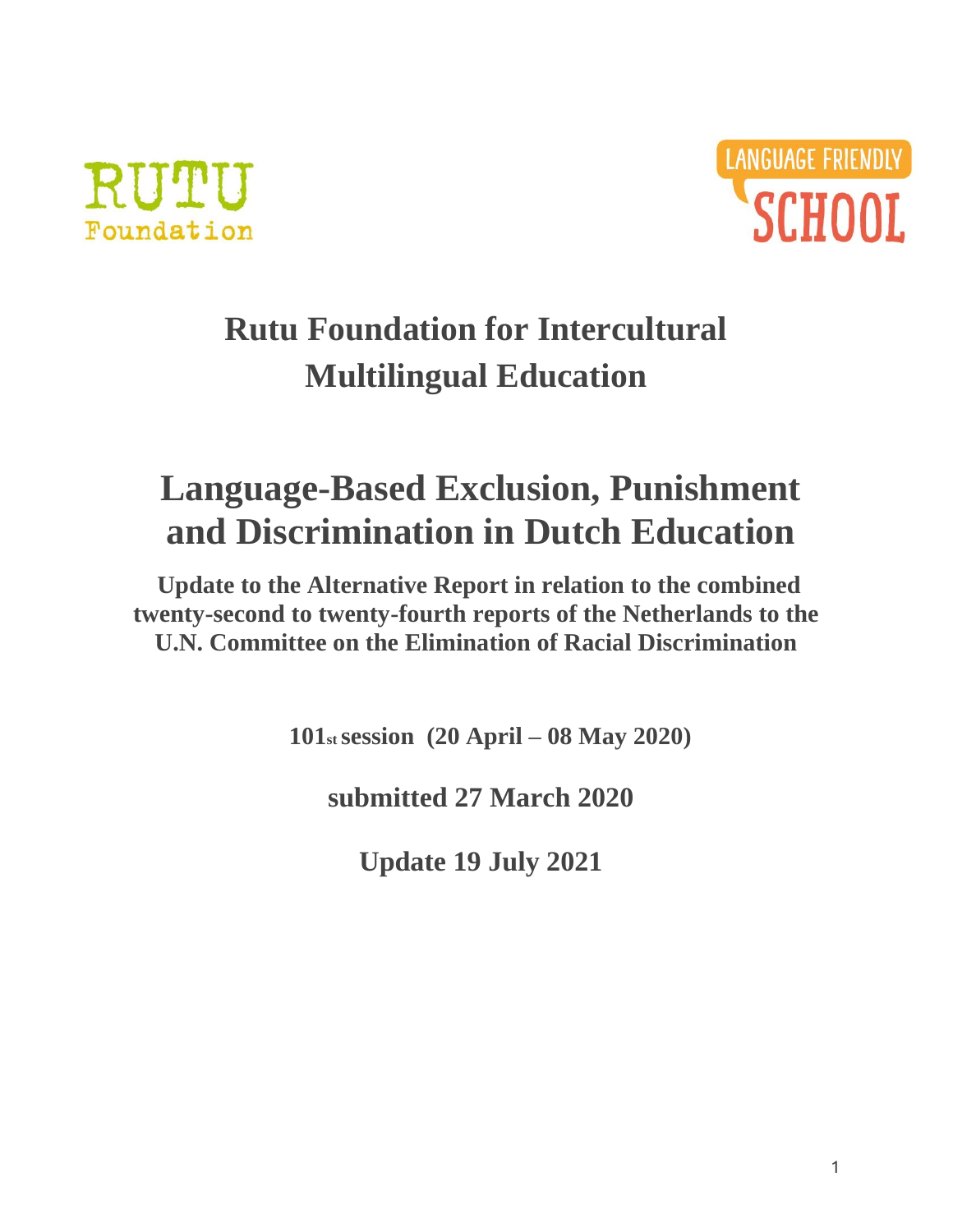# **Introduction**

With this submission, the Rutu Foundation wishes to update the UN Committee on the Elimination of Racial Discrimination (CERD) on legal, political and social developments that occurred between submitting our Alternative Report in March 2020<sup>1</sup> and July 2021, for the purpose of discussion during the state party review of the Netherlands.

# **Content:**

- 1. General update on racism, discrimination and education in the Netherlands
- 2. Update on Language-Based Exclusion, Punishment and Discrimination in Education.
- 3. Conclusions, Recommendations and Questions for the State

### **1. General update on racism, discrimination and education in the Netherlands**

Since the murder of George Floyd in the United States, there have been worldwide protests against discrimination and racism, including in the Netherlands. This has put in motion a number of actions:

- On 25 March, 2021, the International Day of Remembrance for Victims of Slavery, a 48-page ["Black Manifesto" \(](https://zwartmanifest.nl/home/)*[Zwart Manifest](https://zwartmanifest.nl/home/)*[\)](https://zwartmanifest.nl/home/) was presented by a coalition of Black organisations: Stichting Nederland Wordt Beter (NLWB), The Black Archives/New Urban Collective (TBA/NUC), Black Queer & Trans Resistance NL (BQTR) and actiegroep Kick Out Zwarte Piet (KOZP). The document is based on meetings across the country, interviews, online questionnaires and input from experts from IZI Solutions, Controle Alt Delete, Stichting We Promise, Stichting IXL Sickle Cell Awareness and Zetje In. It is supported by over a hundred organisations. The Black Manifesto aims to eradicate institutional anti-Black racism and includes requirements and recommendations to effectively address anti-Black racism in twelve different sectors including education.
- Following a debate on institutional racism on 1 July 2020, the government announced the appointment of a National Coordinator against Discrimination and Racism (NCDR).The Coordinator, appointed [for three years,](https://www.rijksoverheid.nl/documenten/rapporten/2021/06/11/functie-en-opdracht-nationaal-coordinator-tegen-discriminatie-en-racisme) is to create a national programme to combat discrimination and racism and monitor its progress. Also, a government commission (Staatscommissie) will be established to provide insight into discrimination within the Dutch government and provide new (academic) insights and recommendations which can be addressed by the NCDR and included in the national programme.
- In reaction to a [petition started](https://www.volkskrant.nl/nieuws-achtergrond/dankzij-hen-praat-de-kamer-over-racisme-en-discriminatie-in-de-klas-ze-winnen-er-de-over-hoop-prijs-voor~be6769cb/) by thre[e](https://www.volkskrant.nl/nieuws-achtergrond/dankzij-hen-praat-de-kamer-over-racisme-en-discriminatie-in-de-klas-ze-winnen-er-de-over-hoop-prijs-voor~be6769cb/) teenagers, which received over 60,000 signatures, the Dutch government announced that it will introduce legislation to ensure racism and discrimination are included in the curriculum for primary education. This is still in progress.
- In March 2021, the Senate started a [parliamentary inquiry into the effectiveness of anti](https://www.eerstekamer.nl/commissies/poc)[discrimination legislation,](https://www.eerstekamer.nl/commissies/poc) with a focus including education. The inquiry will look into"[b]oth the causes and the solutions [regarding] the role that parliament plays or can play, both in the legislative process and in the control of the policy for which ministers are accountable in chambers. The main issue here is to clarify where obstacles occur in the chain from legislation to policy regarding effects and experiences and what parliament can do to prevent or redress such

<sup>1</sup> Rutu Foundation, *Alternative Report in relation to the combined twenty-second to twenty-fourth reports of the Netherlands to the U.N. Committee on the Elimination of Racial Discrimination*, 27 March 2020. [https://www.rutufoundation.org/wp-content/uploads/2020/03/Rutu-Foundation-Alternative-Report-to-CERD-on-](https://www.rutufoundation.org/wp-content/uploads/2020/03/Rutu-Foundation-Alternative-Report-to-CERD-on-Netherlands-27-March-2020-final-report.pdf)[Netherlands-27-March-2020-final-report.pdf](https://www.rutufoundation.org/wp-content/uploads/2020/03/Rutu-Foundation-Alternative-Report-to-CERD-on-Netherlands-27-March-2020-final-report.pdf)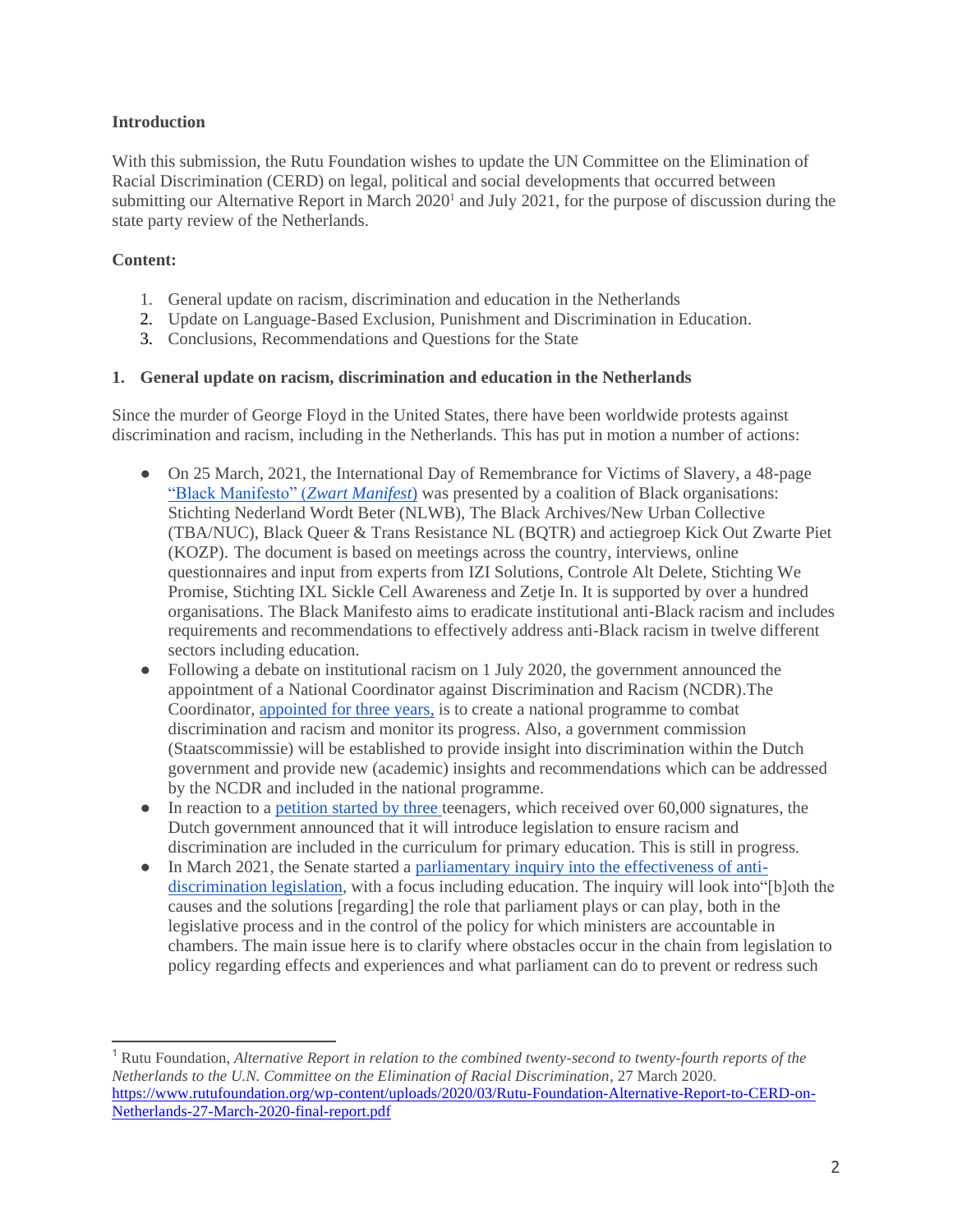faltering. The analysis will have to answer the question of where in this chain the effect of antidiscriminatory intentions stagnates so that the effectiveness of legislation is undermined."

# *Expert meeting on racism and children's rights (September 2020)*

Despite the increased attention on racism, there has been little discussion on its effects on children. This is why in September 2020, the NGO Coalition for Children's Rights (*Kinderrechtencollectief*), the Rutu Foundation, and the city district council of South-East Amsterdam organised an [expert meeting](https://www.rutufoundation.org/expert-meeting-about-racism-and-childrens-rights/) about racism and children's rights in the Netherlands. A [discussion paper](https://www.kinderrechten.nl/assets/2020/10/Discussiepaper-Kinderrechten-en-Racisme_Dec-2020.pdf) was drafted and reviewed by experts in the domains of education and social services.

With regard to education, it was found that in the Netherlands:

- Children experience discrimination in education, leisure, online, on the streets, in youth care and in the juvenile criminal law system.
- In 2013, eight percent of all students and children of school age had an experience with discrimination in education. This increased to fifteen percent in 2018.<sup>2</sup>
- Three percent of all students and pupils dropped out of their education as a result of discrimination.<sup>3</sup>
- More than half of LGB children and children with a migration background experience discrimination at school.<sup>4</sup>
- Children with a migration background are overrepresented in special education in the Netherlands.<sup>5</sup>
- Children with a migration background are more likely to face discrimination in admissions and to obtain lower secondary school advice from their teacher.<sup>6</sup>
- The content of educational materials often contains stereotypical images. For example, history books regularly contain racist and colonial stereotypes.

Conclusions and recommendations on education:

- $\triangleright$  The curriculum and teacher training programs lack the requisite knowledge about racism, discrimination, and the concurrent obligations that arise from human rights treaties. This should become a mandatory part of the curriculum and of teacher training.
- $\triangleright$  Complaint mechanisms should be made more accessible. Victims often do not know that they can file a complaint, and experience discrimination as something "that's just part of being a minority."
- ➢ Sharing good practices such as the [Language Friendly School,](https://languagefriendlyschool.org/) which aims at culturally and linguistically inclusive schools should be encouraged.

The 2021 Report of the Dutch NGO Coalition for Children's Rights to the UN Committee on the Rights of the Children (CRC) also recommended to:

<sup>2</sup> The Netherlands Institute for Social Research (SCP) (2020) *Ervaren discriminatie in Nederland II. <https://www.scp.nl/publicaties/publicaties/2020/04/02/ervaren-discriminatie-in-nederland-ii>*

 $3$  Idem.

 $4$  Idem.

<sup>&</sup>lt;sup>5</sup> ECRI Report on The Netherlands, Fifth Monitoring Cycle (2019), pg. 27-28. <u>https://rm.coe.int/fifth-report-on-the-</u> [netherlands/168094c577](https://rm.coe.int/fifth-report-on-the-netherlands/168094c577)

<sup>6</sup> Dienst Onderzoek, informatie en statistiek, 10 september 2020, Amsterdamse schoolloopbanen: verschillende leerlingen, ongelijke kansen[, https://data.amsterdam.nl/artikelen/artikel/amsterdamse-schoolloopbanen](https://data.amsterdam.nl/artikelen/artikel/amsterdamse-schoolloopbanen-verschillende-leerlingen-ongelijke-kansen/086ba4e7-24a9-4244-8a08-08ccb9d5f321/)[verschillende-leerlingen-ongelijke-kansen/086ba4e7-24a9-4244-8a08-08ccb9d5f321/](https://data.amsterdam.nl/artikelen/artikel/amsterdamse-schoolloopbanen-verschillende-leerlingen-ongelijke-kansen/086ba4e7-24a9-4244-8a08-08ccb9d5f321/)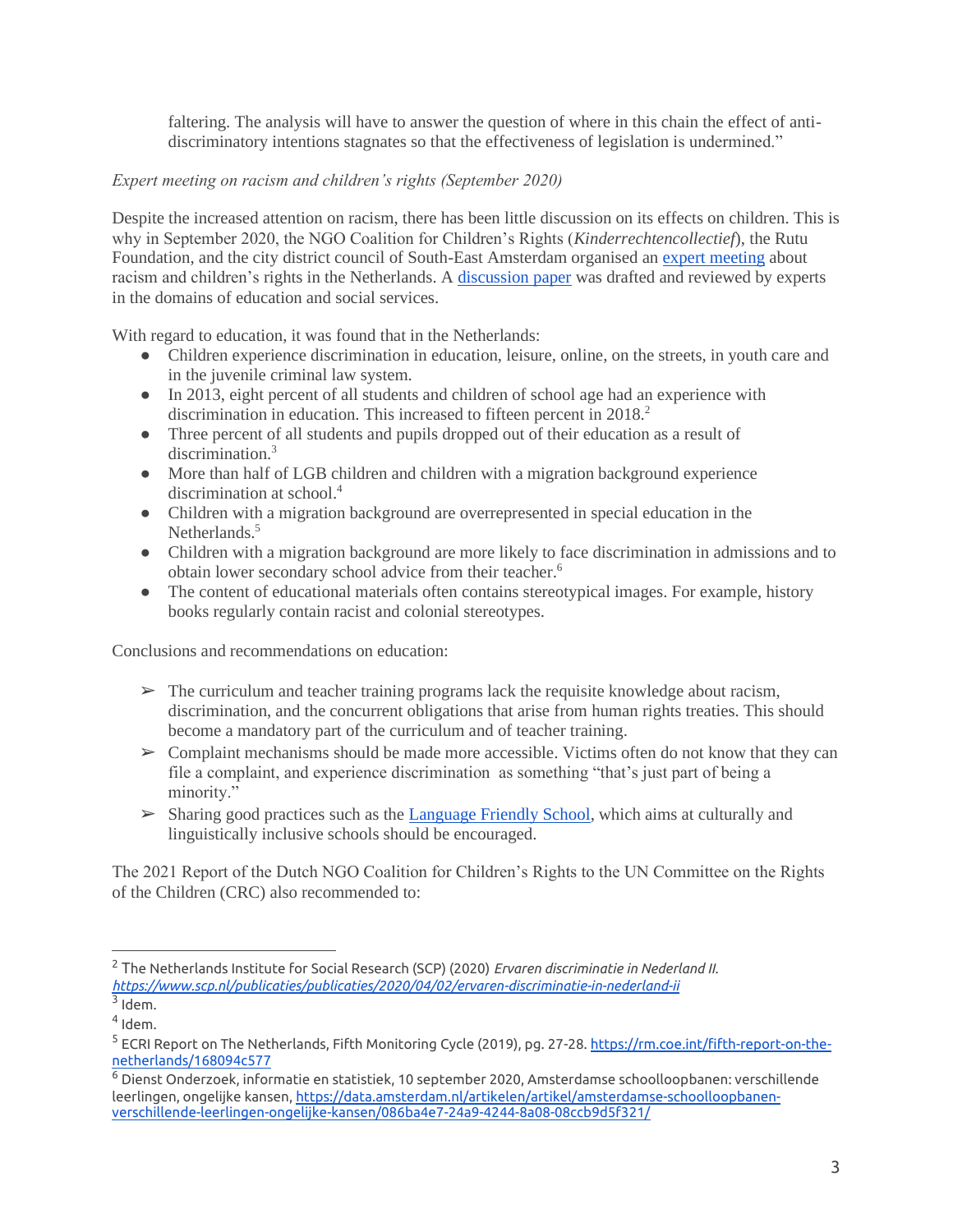$\triangleright$  Provide schools with tools to implement inclusive language policy and remove teaching materials with discriminatory and racist content.

# *Alarming use of new terminology - "experienced discrimination" - by state-funded organisation tasked with combatting discrimination and racism in schools*

On 1 June 2021, the Minister of Interior Affairs and Kingdom Relations answered questions on the current situation of discrimination and racism, posed by two members of parliament from the political party DENK. In response to the question of what concrete measures are currently taken to resist discrimination and racism in education, the Minister referred to the organisation Stichting School en Veiligheid (Foundation for School and Safety), which is almost fully subsidized by the state<sup>7</sup> and which, according to the Minister, offers support for schools on "culturally sensitive issues in education and combatting discrimination and racism in the classroom".<sup>8</sup>

Disturbingly, the Stichting School and Safety provides a completely new definition of discrimination. Under the section ["About Discrimination"](https://www.schoolenveiligheid.nl/thema/discriminatie-po/#over-discriminatie), it is stated that there are two forms of discrimination: "factual discrimination" and "experienced discrimination". According to School and Safety, "factual discrimination means making unjustified differences in the treatment of people", whereas "experienced discrimination" means that even if there is no formal or legal discrimination, people may still feel discriminated against. School and Safety made eference to a 2019 report by the Netherlands Institute for Social Research (*Sociaal Cultureel Planbureau)* entitled ["Experienced Discrimination"](https://www.schoolenveiligheid.nl/wp-content/uploads/2020/10/ErvarendiscriminatieinNederlandII.pdf) ("Ervaren Discriminatie"), which is a study on the extent to which Dutch citizens experienced discrimination on various grounds.

We find the use of this new terminology worrying - especially in the Dutch context of disavowal and denial of racism<sup>9</sup> - as it implies that there are forms of discrimination that are not real but imaginary, existing only in the minds of the victims.

### **2. Update on Language-Based Exclusion, Punishment and Discrimination in Education**

*New publication: Redressing language-based exclusion and punishment in education and the Language Friendly School initiative.* 

In this peer-reviewed article, Deena Hurwitz, JD (international advisory board member of the Rutu Foundation) and Ellen-Rose Kambel, PhD (founder/director of the Rutu Foundation), examine the human rights implications when students are banned from using their home language at school, by referring to

 $^7$  In 2020, the Stichting School and Safety received a 2.7 million euro subsidy from the State out of its total budget of 2.9 million.

<sup>8</sup> Antwoorden van de minister van Binnenlandse Zaken en Koninkrijksrelatie op de vragen van de leden Van Baarle en Azarkan (beiden DENK) aan de ministers van Binnenlandse Zaken en Koninkrijksrelaties en van Justitie en Veiligheid over de huidige stand van zaken met betrekking tot discriminatie en racisme in Nederland.(Ingezonden op 15 april 2021, 2021 Z06129), pg. 2-3.

[https://www.rijksoverheid.nl/binaries/rijksoverheid/documenten/kamerstukken/2021/06/01/beantwoording](https://www.rijksoverheid.nl/binaries/rijksoverheid/documenten/kamerstukken/2021/06/01/beantwoording-kamervragen-over-stand-van-zaken-discriminatie-en-racisme-in-nederland/beantwoording-kamervragen-over-stand-van-zaken-met-betrekking-tot-discriminatie-en-racisme-in-nederland.pdf)[kamervragen-over-stand-van-zaken-discriminatie-en-racisme-in-nederland/beantwoording-kamervragen-over](https://www.rijksoverheid.nl/binaries/rijksoverheid/documenten/kamerstukken/2021/06/01/beantwoording-kamervragen-over-stand-van-zaken-discriminatie-en-racisme-in-nederland/beantwoording-kamervragen-over-stand-van-zaken-met-betrekking-tot-discriminatie-en-racisme-in-nederland.pdf)[stand-van-zaken-met-betrekking-tot-discriminatie-en-racisme-in-nederland.pdf](https://www.rijksoverheid.nl/binaries/rijksoverheid/documenten/kamerstukken/2021/06/01/beantwoording-kamervragen-over-stand-van-zaken-discriminatie-en-racisme-in-nederland/beantwoording-kamervragen-over-stand-van-zaken-met-betrekking-tot-discriminatie-en-racisme-in-nederland.pdf)

<sup>9</sup> See Philomena Essed & Isabel Hoving 2014 (eds.), *Dutch Racism*. Amsterdam: Thamyris; Gloria Wekker (2016). *White Innocence. Paradoxes of Colonialism and Race.* Duke University Press: Durham/London.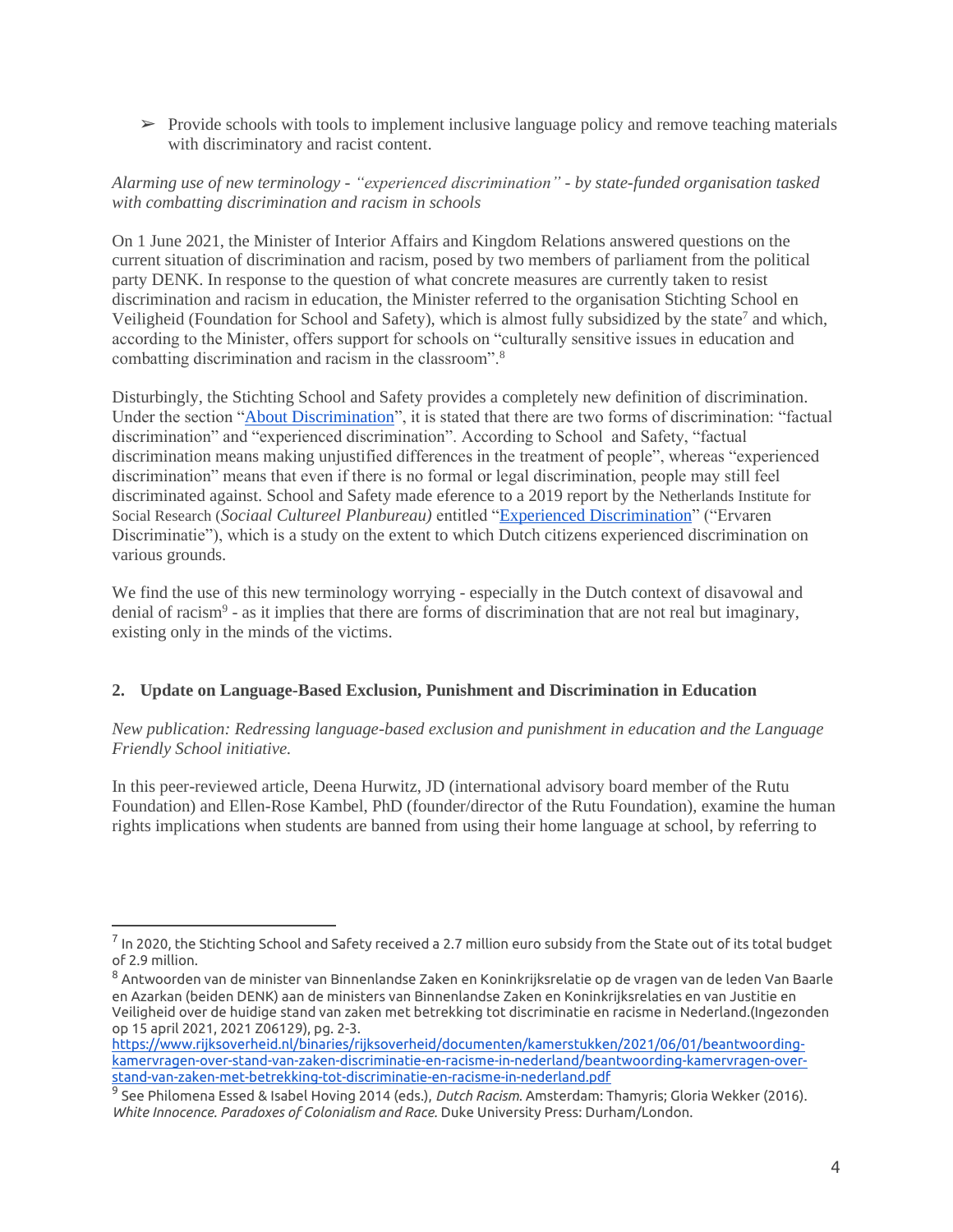the international instruments regarding children's rights in education, with a focus on the European context and its relevant framework.<sup>10</sup>

# *Teachers admit prohibiting the use of another language than Dutch and doling out punishments against children who don't speak Dutch in the classroom*

In February 2021, Dutch national newspaper *De Volkskrant* published an [interview with a teacher](https://www.volkskrant.nl/nieuws-achtergrond/weinig-leerlingen-hebben-zoveel-moeite-met-spelling-en-zijn-toch-zo-blij-met-een-dictee-als-enes~b4e43a4d/) who said children who speak a language other than Dutch in her classroom, must stay behind during the lunch break and write lines. She believed this was the best way for her multilingual students to learn Dutch.

In January 2021, we conducted an interview with two teachers from one of our Language Friendly Schools.<sup>11</sup> They related that less than a year ago, it was customary for them to tell their students not to use their home languages. After participating in a webinar on teaching Dutch to children who speak a different language, they learned about the significance of the home language for multilingual students, and they changed their approach: "We realized we have to change the way we look at our children".

Both examples show, that although comprehensive data is absent, language-based exclusion, punishment and discrimination in education persists in the Netherlands. As pointed out in our [Alternative Report,](https://www.rutufoundation.org/wp-content/uploads/2020/03/Rutu-Foundation-Alternative-Report-to-CERD-on-Netherlands-27-March-2020-final-report.pdf) children who are allowed to use the language they know best, are able to use their full linguistic and learning potential. This strengthens their cognitive development and boosts learning the school language.

In the same week that the *Volkskrant* article was published, UNESCO celebrated International Mother Language Day, this year with the theme of 'language inclusion at school and in society'. UNESCO Chief, Audrey Azoulay said in her message for the Day that "This is essential because when 40 percent of the world's inhabitants do not have access to education in the language they speak or understand best, it hinders their learning, as well as their access to heritage and cultural expressions" and that "this year, special attention is being paid to multilingual education from early childhood, so that for children, their mother tongue is always an asset."

### **3. Conclusions, Recommendations and Questions to the State**

Regrettably, it required the death of a black man and massive street protests for the Dutch government to start taking structural racism in education more seriously. We welcome the announcement to institute legislation making racism and discrimination a required part of the curriculum in primary and secondary school, the establishment of a National Coordinator and a parliamentary inquiry into the effectiveness of anti-discrimination legislation. However, these are only initial steps, and concrete action must be taken and sufficient financial means should be allocated if racial discrimination is to be fully eradicated in Dutch education.

Recommended Questions to the Government of the Netherlands:

*With regard to language-based exclusion, discrimination and punishment, we would like to reiterate the question posed in our Alternative Report:*

<sup>10</sup> DR Hurwitz & ER Kambel 'Redressing language-based exclusion and punishment in education and the Language Friendly School initiative' (2020) 4 Global Campus Human Rights Journal 5-2[4 http://doi.org/20.500.11825/1707](http://doi.org/20.500.11825/1707)

 $^\text{11}$  The Language Friendly School is a school label and a network of schools who welcome and value all languages spoken by their students. There are currently 15 member schools in the network, with the majority based in the Netherlands. See: [www.languagefriendlyschool.org](http://www.languagefriendlyschool.org/).